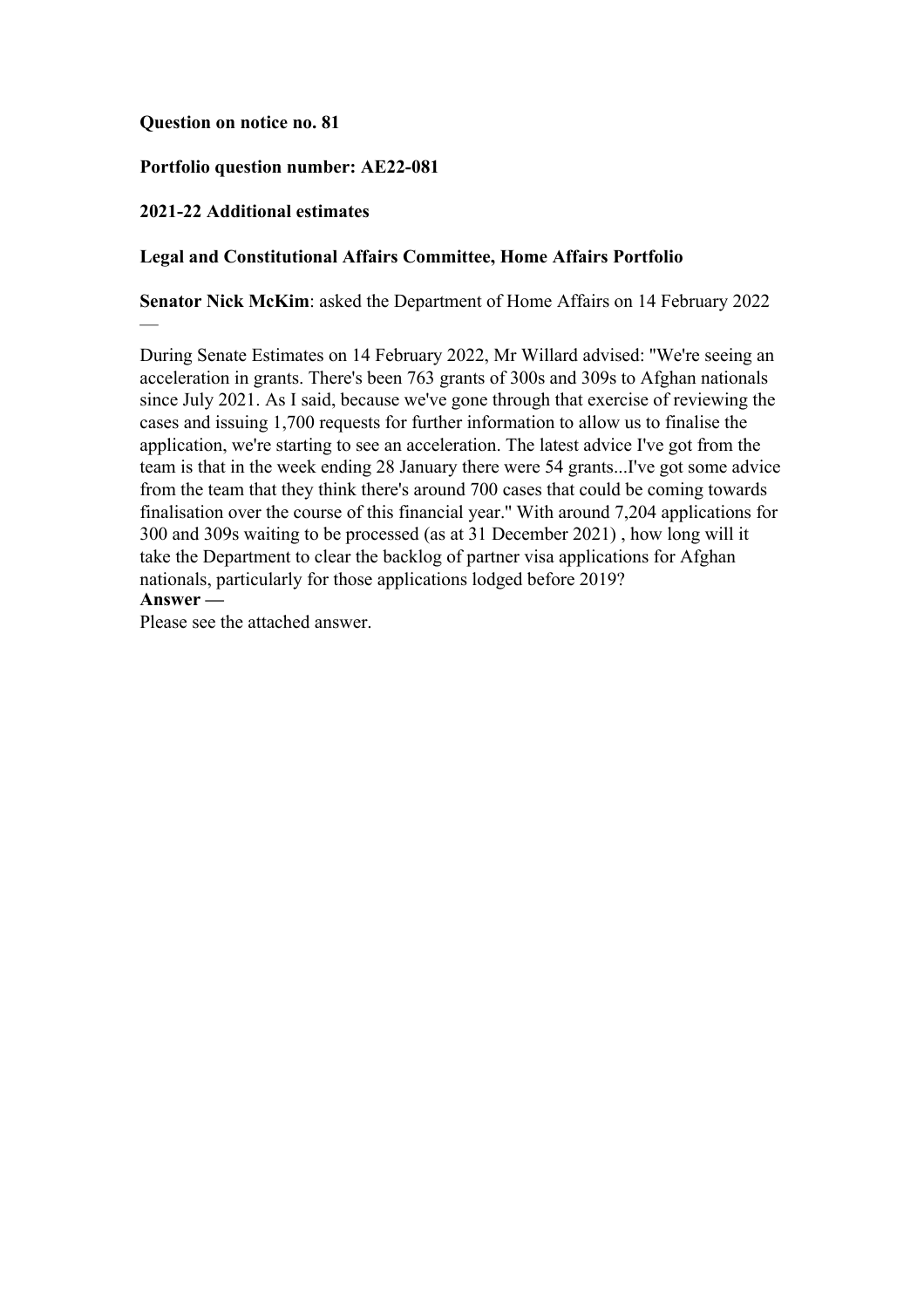### **SENATE STANDING COMMITTEE ON LEGAL AND CONSTITUTIONAL AFFAIRS ADDITIONAL BUDGET ESTIMATES 14 FEBRUARY 2022**

## **Home Affairs Portfolio Department of Home Affairs**

# **Program 2.2: Visas**

## **AE22-081 - Timeframe to clear backlog of 300 and 309 Afghan National Visa applications**

Senator Nick McKim asked:

During Senate Estimates on 14 February 2022, Mr Willard advised: "We're seeing an acceleration in grants. There's been 763 grants of 300s and 309s to Afghan nationals since July 2021. As I said, because we've gone through that exercise of reviewing the cases and issuing 1,700 requests for further information to allow us to finalise the application, we're starting to see an acceleration. The latest advice I've got from the team is that in the week ending 28 January there were 54 grants…I've got some advice from the team that they think there's around 700 cases that could be coming towards finalisation over the course of this financial year." With around 7,204 applications for 300 and 309s waiting to be processed (as at 31 December 2021), how long will it take the Department to clear the backlog of partner visa applications for Afghan nationals, particularly for those applications lodged before 2019?

#### *Answer:*

On 21 January 2022, as part of the Australian Government's response to the ongoing humanitarian situation in Afghanistan, the Government announced that it will provide 15,000 visas to Afghan nationals through the Humanitarian and Family Visa programs over four years. This includes at least 5,000 visas estimated to be granted within the Family stream, primarily for partners of Australian citizens and permanent residents.

The Department has established a specialised team in Melbourne to progress complex cases, with a particular focus on the Direction 80-impacted caseload and applications by citizens of Afghanistan.

In 2021-22 as at 28 February 2022, a total of 905 Partner (subclass 309) and Prospective Marriage (subclass 300) visa applications have been granted to Afghan nationals (including primary and secondary applicants). The Department is on track to deliver approximately 1,500 Family visa grants to Afghan nationals in 2021-22, towards the minimum 5,000 grants to be provided over the next four years.

The time taken to process Partner and Family visa applications can vary according to the individual circumstances of each case. Assessments of a permanent visa often cannot be completed quickly, due to the need to consider the visa application against a range of criteria in migration legislation.